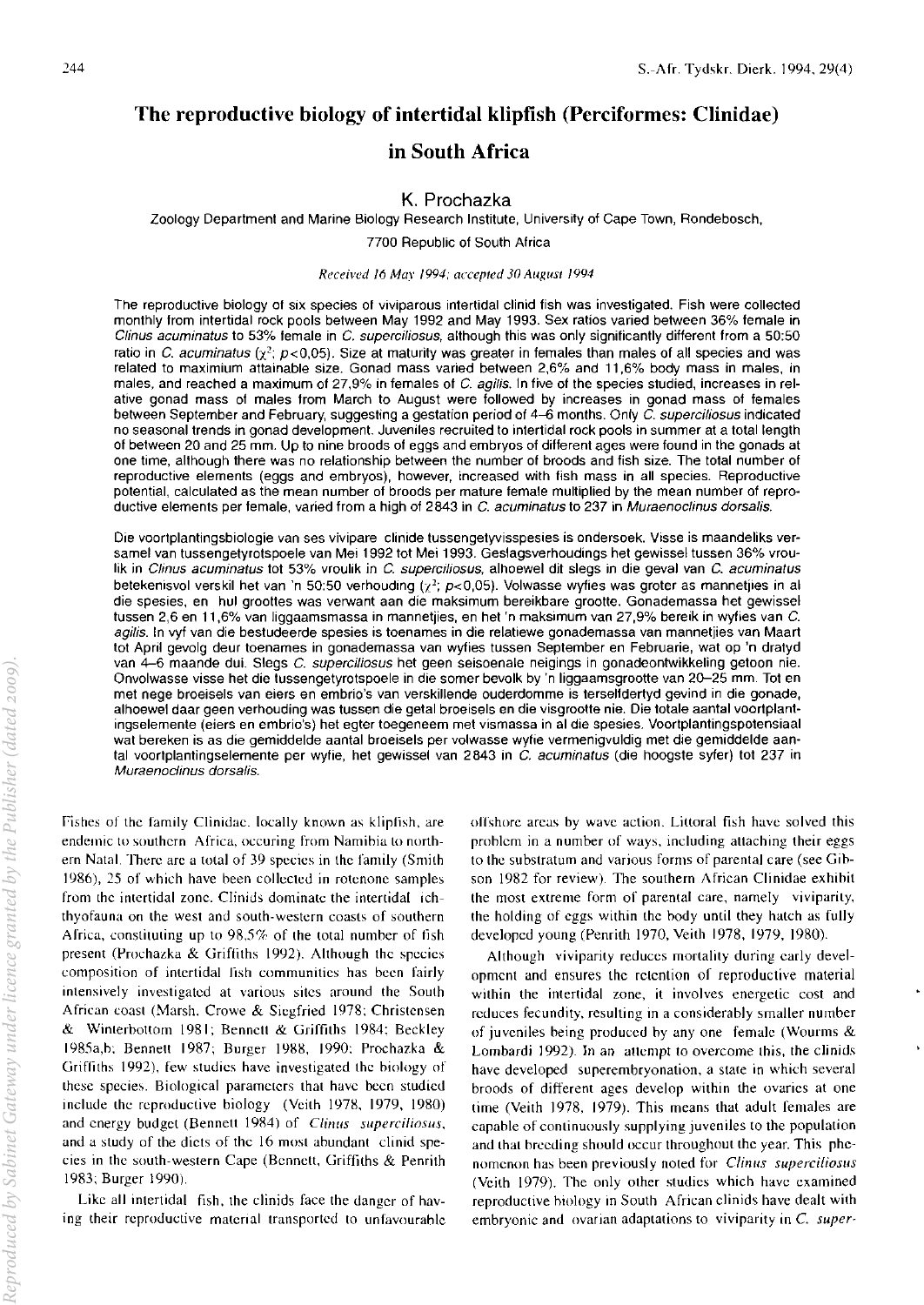*cilios{{s* and *Muraenor/inus dorsalis* (Veith 1978, 1979, 19XO; Cornish & Veith 1986: Veith & Cornish 1986: Cornish &. Veith 1987). This paper thus aims to investigate the reproductive hiolngy of intertidal clinids found commonly along the west coast of South Africa.

## Methods

Fish were collected at monthly intervals from intertidal rock pools at Sea Point  $(33°55'S; 18°23'E)$  on the west coast of the Cape Peninsula between May 1992 and May 1993. Between 12 and 16 pools were sampled each month with the use of the ichthyocide rotenone. All comatose fish were caught using handnets and immediately placed in 70% ethanol. Care was taken to ensure that pools were not sampled more than once to avoid problems associated with recolonization. Fish were identified and separated into males. females and juveniles on the basis of external anatomy. This could be done easily as males possess a conspicuous intromittent organ. Only species which contributed more than 5% to the total catch and occurred in all months were considered further.

The ovaries were removed from all female fish of the six species mentioned ahove. They were weighed to four decimal places and the weight was expressed as a function of body mass from which monthly means were calculated. In addition, eggs and embryos present in the ovaries were measured and counted.

A sample of 200 males of each species was dissected and the development of the intromittent organ and testes noted. These data were used to determine size at  $50\%$  and  $100\%$ maturity for each species. Although all juveniles have a urogenital papilla, this becomes gradually enlarged to form the intromittent organ in males. Maturity was judged to have been attained only once the intromittent organ had reached its final form, which is unique in each species and has been described in detail by Pennth (1969). All mature males from each month were dissected and the weight of their testes expressed as a function of body mass to elucidate seasonal trends in gonad development.

## Results and Discussion

A total of 5409 fish belonging to 20 species and live families were collected from the 173 rockpools sampled. The family Clinidae contributed  $92\%$  to the total catch, the Gobiesocidae 8% and the Blenniidae, Gobiidae and Batrachoididae less than 1% each. The most abundant clinids were *C. supercilio*sus (33%). c. agilis (16%). M. *dorsalis* (DCl), C. *co!!oides*  (12%), C. *acuminatus* (10%) and C. *heterodon* (5%). In all species the smallest individuals caught measured 22-23 mm total length (Table I), while the largest individuals recorded varied between 75 mm in *M. dorsalis* and 260 mm in *C. superciliosus* The sex ratio (Tat: 1) varied from 36% female in C. acuminatus to 53% female in C. superciliosus, although this was only significantly different from a 50:50 ratio in C. *acuminatus* ( $\chi^2$ ;  $p < 0.05$ ). Why this occurs remains unknown. but it is interesting to note that Bennett (1983) reported a sex ratio of 94% female for *Clinus spatulatus* from the Bot River estuary.

## Size at maturity

Size at both 50% and 100% maturity was larger for females

| ٠ | I |  |
|---|---|--|
|   |   |  |

Table 1 Size ranges and sex ratios of six species of clinid fish from intertidal pools at Sea Point

|                        |      | Size range (mm) |     | Sex ratio |     |
|------------------------|------|-----------------|-----|-----------|-----|
| <b>Species</b>         | Ν    | Min             | Max | 94 F      | % м |
| Clinus acuminatus      | 551  | 23              | 138 | 36        | 64  |
| Clinus agilis          | 882  | 22              | 115 | $-46$     | 54  |
| Clinus cottoides       | 631  | 22              | 130 | 46        | 54  |
| Clinus heterodon       | 284  | 22              | 126 | 40        | 60  |
| Clinus superciliosus   | 1798 | 23              | 260 | 53        | 47  |
| Muraenoclinus dorsalis | 709  | 22              | 75  | 50        | 50  |

than for males in all species considered (Figure 1), with the exception of *M. dorsalis*, in which females reached 100% maturity at 41-45 mm, while males reached this stage at between 46 and 50 mm total length. Size at 50% maturity varied between 35 and X5 mm in females and 25 and 60 mm in males. The size at maturity appeared to be related to maximum attainable size. Thus the smallest species. M. *dorsalis.*  which attains only 75 mm, reached  $50\%$  maturity at 36-40 mm in females and 26-30mm in males. At the other extreme. males of C. superciliosus, which attain a maximum size of  $30$ cm, reached  $50\%$  maturity at  $51-55$  mm in length. Although 50% maturity for females of this species appeared to occur between 81 and 85 mm, this is an artefact of a low sample number in this size class  $(n = 2)$ , and size at 50% maturity is in reality only reached at 106–110 mm total length. This is in agreement with Veith (1978) who reported that the smallest gravid C. superciliosus found by him weighed  $18.4$  g. which would correspond to a total length of approximately 114 mm.

#### Breeding season

Maximum gonad mass varied in males from as little as  $2.56%$ of body mass in C. *superciliosus* to as much as 11,56% in M. dorsalis (Table 2) and in females hetween  $8.85\%$  (C. super*ciliosus)* and 27,85% (C. *agilis)*. Average gonad mass of females was greatest in  $M$ . *dorsalis*  $(5.87%)$  and lowest in C. *superciliosus* (0,27%). Male *M. dorsalis* displayed the highest average gonad mass  $(4.92\%)$  and C. superciliosus the lowest  $(1,03%)$ . By contrast, Veith  $(1978)$  reported that average gonad mass contributed only  $0.49\%$  of total mass in male C. *superciliosus*, but this was based on a sample size of only six individuals. It is interesting to note that these values were greatest in those species that attain a relatively small maxi-

Table 2 Average and maximum gonad mass as a percentage of total mass for males and females of six species of intertidal clinid fish

|                        |      | Females | Males |       |  |
|------------------------|------|---------|-------|-------|--|
| <b>Species</b>         | Ave  | Max     | Ave   | Max   |  |
| Clinus acuminatus      | 1.76 | 18.84   | 1.57  | 4.31  |  |
| Clinus agilis          | 4.72 | 27.85   | 3.81  | 7.76  |  |
| Clinus cortoides       | 1.74 | 26.39   | 1.82  | 6.25  |  |
| Clinus heterodon       | 0.90 | 14.97   | 1.78  | 4,97  |  |
| Clinus supercitiosus   | 0.27 | 8.85    | 1.03  | 2.56  |  |
| Muraenoclinus dorsalis | 5.87 | 20.53   | 4,92  | 11.56 |  |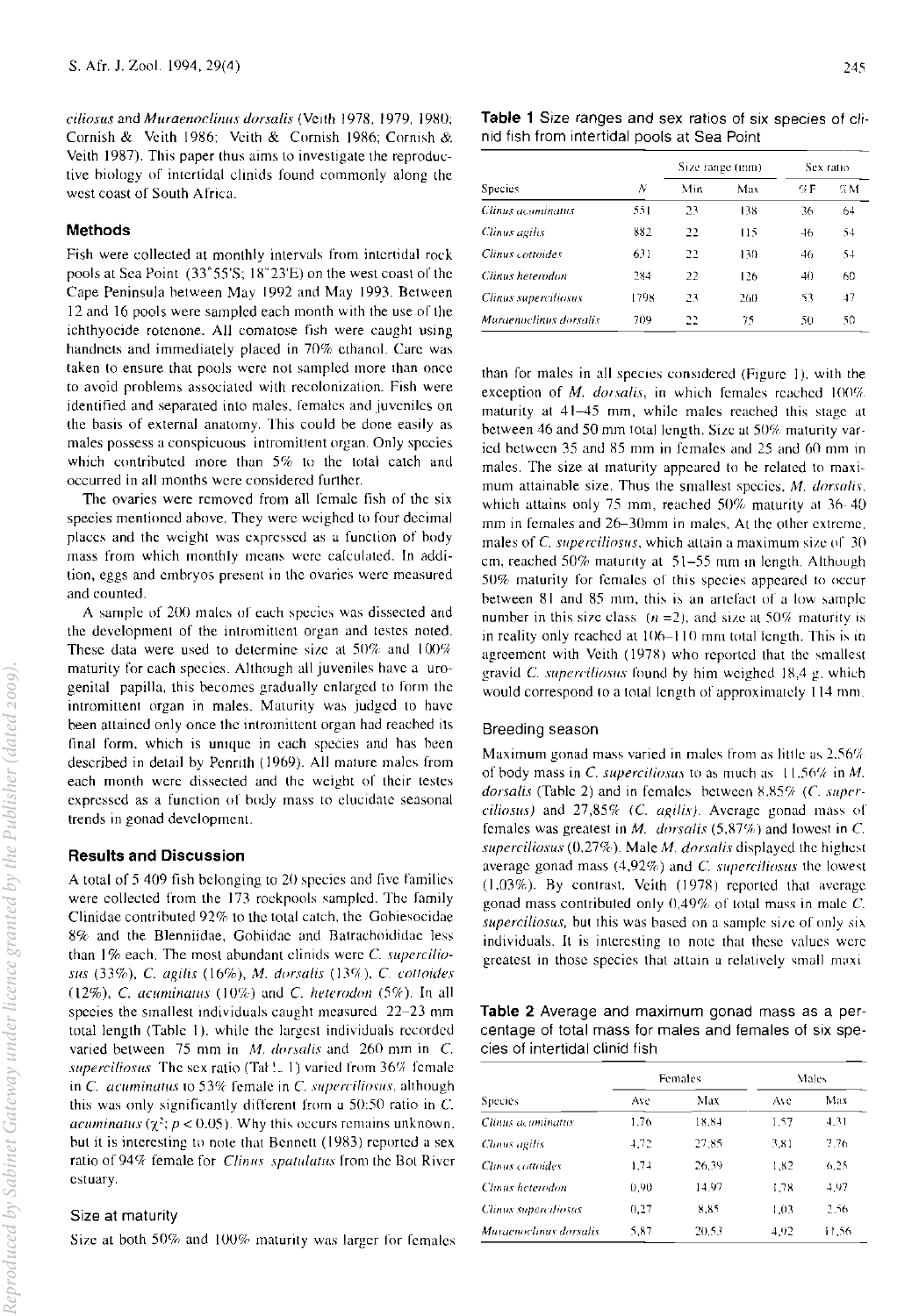

Figure 1 The percentage of mature individuals within 5 mm size classes for both females and males of six species of intertidal clinid fish. Arrows indicate the size classes within which 50% and 100% maturity were attained.

mum size (C. agilis and M. dorsalis) and lowest in the largest species (C. superciliosus). In general, larger organisms tend to have a greater longevity than smaller ones. Thus species which attain a large size may channel relatively less energy into each reproductive bout, but reproduce over longer time scales.

Seasonal changes in the relationship between gonad mass

and total mass of mature fish are plotted in Figure 2. In all species peaks of male gonad development were followed by an increase in the relative gonad mass of females, as might be expected since insemination is required before embryo development commences. Males of Clinus acuminatus, C. agilis, C. cottoides, C. heterodon and M. dorsalis reached peak gonad mass in autumn (March to May), while in females of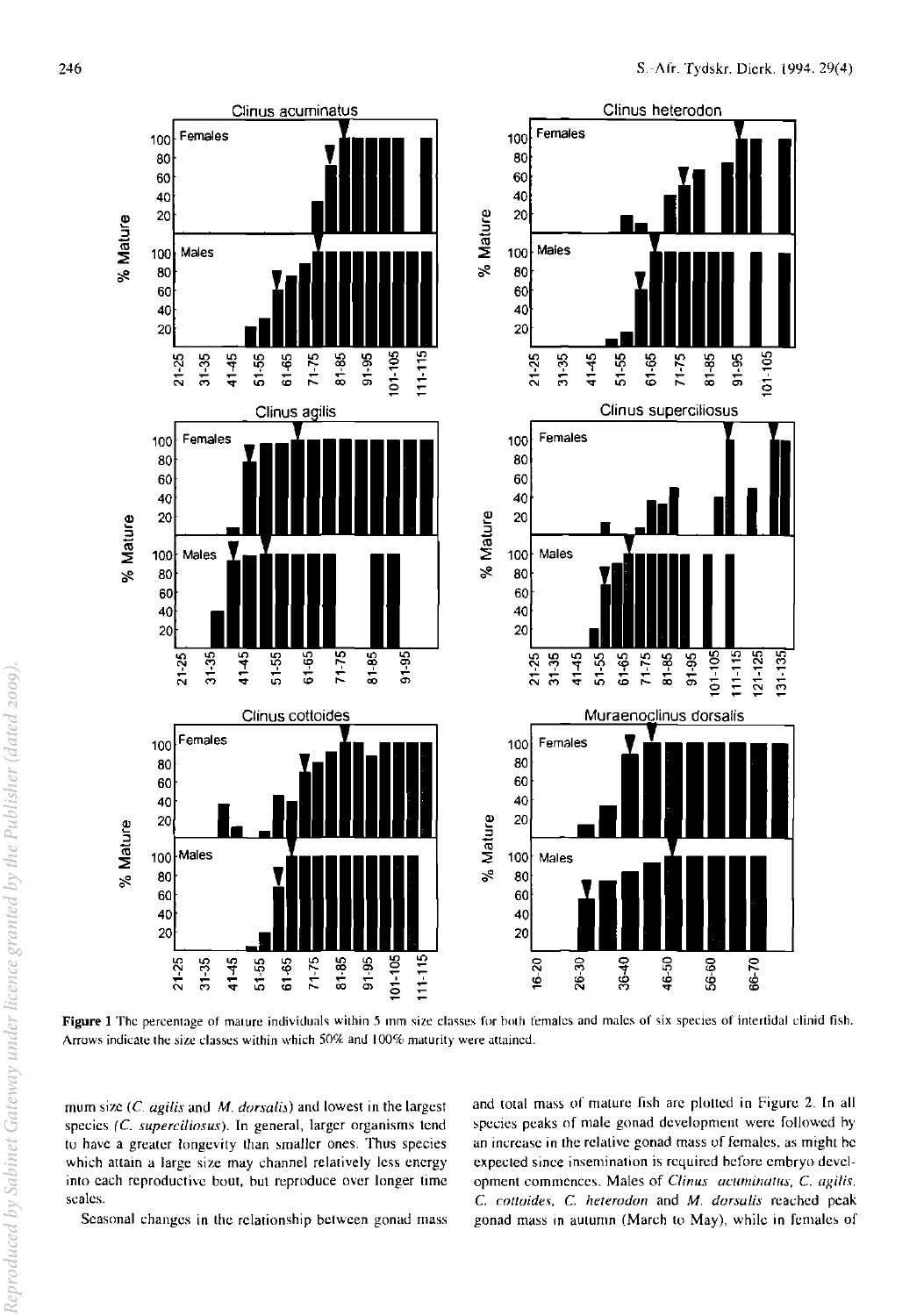

Figure 2 Gonad mass as a percentage of total body mass for females (dark shading) and males (light shading) of six species of intertidal clinids lhroughout the sampling period.

C. *acuminatus* and C. *agilis* gonad mass peaked in spring (September to November), and in C. *hetemdon* in summer (December to February). In females of C *cottoides* and *M. dorsalis* gonad mass peaked around September and Octoher and then again in January. The time lag between the peaks in male and female gonad mass would suggest a gestation period between insemination and parturition of the most

mature emhryos of approximately 4-6 months. By comparison, viviparous teleosts of the genus *Sebastes* have been reported to have gestation periods of  $1-2$  months (Boehlert & Yoklavich 1984).

The only species which failed to show distinct seasonal trends in gonad mass of either males or females was C. *superciUosus,* There are two possible explanations for this. Either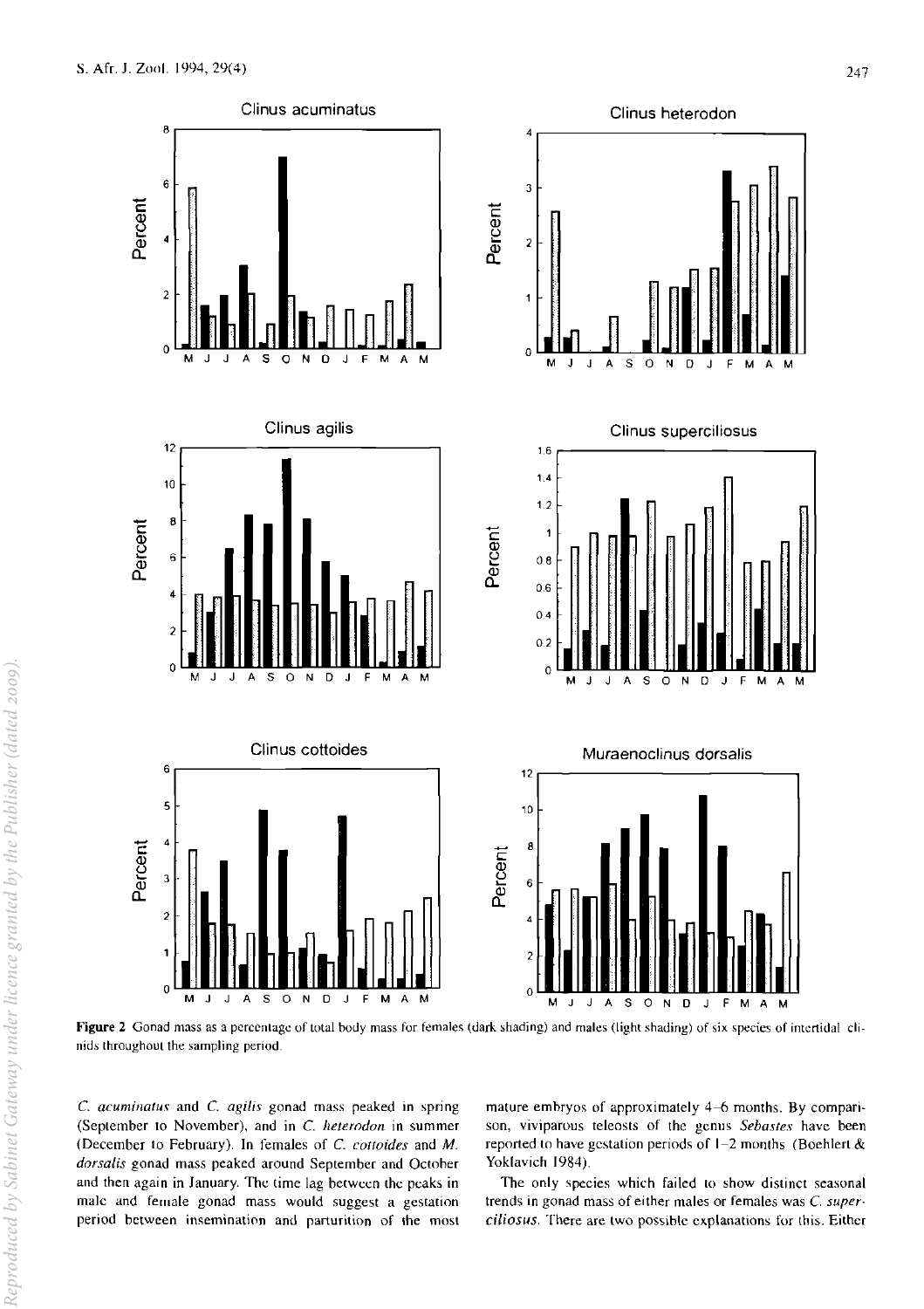this species does breed throughout the year, as suggested by Penrith (1970) and Veith (1978, 1979), or the sampling program, which was confined to the intertidal Lone, was biased towards collection of relatively small individuals of this species which had not reached their full reproductive potential.

Penrilh (1970) slaled that C. *acuminatus,* C. *cotloides* and C. *superciliosus* breed throughout the year. Although some reproductive activity may continue throughout the year, there appear to be seasonal peaks in reproductive activity in all species except C. *superciliosus.* These peaks appear timed so that females give hirth in spring and summer, when elevated tidepool temperatures are likely to enhance juvenile growth.

#### **Recruitment**

The smallest recruits captured measured hetween 22 and 23 mm in total length in all species sampled (Tahle I). Figure 3 indicates the number of smallest recruits (21~25 mm size class) in each month throughout the sampling programme. Recruitment of juvenile *C. acuminatus, C. agilis* and *C. cottaides* occured in summer/autumn and appeared to follow shortly after the peak in female gonad mass. as might be expected. Juveniles of C. *heterudun* and M. *dorsalis,* however, started recruiting while female gonad mass was still on the increase, but before it had reached its peak. Smallest recruits of C. *superciliosus* were present only in February. Why recruitment should be so strongly pulsed in a species which reportedly breeds throughout the year (Veith 1978. 1989; Penrith 1970) remains unclear.

## Number of broods

As shown by Veith (1979, 1980) clinid fishes may incubate several broods of eggs and embryos of different ages simultaneously. The average number of broods of different ages in the ovaries of mature females (Table 3) was lowest in C. *heterodon* (2,56) and highest in *M. dorsalis* (5,26), while the maximum number of broods varied between five in C. *heterodon* and nine in *M. dorsalis*. The maximim number of broods found in C. *superciliosus* during this study was seven. although Veith (1978) reported that up to 12 hroods may be present in the ovaries at anyone time. No relationship could be found between the number of broods and fish mass for any of the species studied.

#### **Fecundity**

The average number of reproductive elements (eggs and

embryos) in the ovaries of the various clinid species ranged from 45 in *M. dorsalis* to 629 in *C. acuminatus* (Table 3). The maximum number of reproductive elements showed the same trend (126 in M. *dorsalis* to I 896 in C. *acuminatus).* [n all species the majority of the reproductive elements were eggs, with the average number of embryos ranging between 14 and 91 in *M. dorsalis* and *C. acuminatus* respectively. Egg numbers were low compared to those reported for rockfishes. which vary between  $6000$  and 2,3 million eggs per female (Phillips 1964). The total number of reproductive elements appeared to increase with fish mass in all species (Figure 4), although significant regressions could be fitted only for  $C$ . *acuminatus*  $r^2 = 80,18$ ;  $p < 0,001$ ) and *C. cottoides*  $(r^2 =$  $67,05$ ;  $p < 0,001$ ). This is consistent with the findings of Veith (1978,1979) who reported a linear relationship hctween the number of embryos present in the ovaries and fish mass in C. *supercifiosus*. Similar findings have been reported by workers studying other viviparous species (Phillips 1964).

#### Reproductive potential

Multiplying the average number of broods per mature fcmale by the average number of reproductive elements gives an indication of reproductive potential for each species (Table 3). This was greatest in *C. acuminatus* (2 843), intermediate in *C*. *agilis* (529). C. *COl/oides* (961). C. *heterodon* (574) and C. *sllpercilioslH* (558). and lowest in M. *dorsalis* (237). Although this estimate may be inaccurate if not all the eggs present develop within the same season, it nevertheless serves as a between-species comparison of Icmale reproductive investment. It is interesting to note that, although gonad mass made up the largest proportion of the body mass of the two smallest species (c. *agilis* and M. *dorsalis),* reproductive potential in these species remained lower than for all other species.

#### Size at birth

The maximum size of embryos in the ovaries (Table 3) suggests that juveniles are born at a total length of between 13 and 20 mm. This agrees with the tindings of Veith (1978, 1979, 1980) who found that *C. superciliosus* embryos of 20 mm in length were fully developed and ready for birth.

## **Conclusions**

Although previous workers have stated that (he South African Clinidae hreed throughout the year (Penrith 1970; Veith 1978.

Table 3 Number of broods per female, total reproductive elements, eggs and embryos, as well as reproductive potential and maximum embryo size (mm) of six species of intertidal clinid fish

| Species                 | No. broods |     | No. elements |      | No. eggs |      | No embryos |     | Reproductive | Maximum     |
|-------------------------|------------|-----|--------------|------|----------|------|------------|-----|--------------|-------------|
|                         | Ave        | Max | Ave          | Max  | Ave      | Max  | Ave        | Max | potential    | embryo size |
| Clinus acuminatus       | 4.52       | π   | 629          | 1896 | 538      | 1428 | 91         | 468 | 2843         | 13          |
| Clinus agilis           | 4,04       | 8   | 131          | 368  | 100      | 266  | 31         | 192 | 529          | 15          |
| Clinus cottoides        | 3,03       | 7   | 317          | 1126 | 301      | 864  | 15         | 262 | 961          | 15          |
| Clinus heterodon        | 2,56       | 5   | 330          | 1160 | 312      | 1018 | 18         | 142 | 574          | 13          |
| Clinus<br>superciliosus | 2,63       |     | 212          | 850  | 191      | 706  | 20         | 144 | 558          | 20          |
| <b>Muraenoclinus</b>    |            |     |              |      |          |      |            |     |              |             |
| dorsalis                | 5.26       | 9   | 45           | 126  | 31       | 105  | $^{14}$    | 40  | 237          | 20          |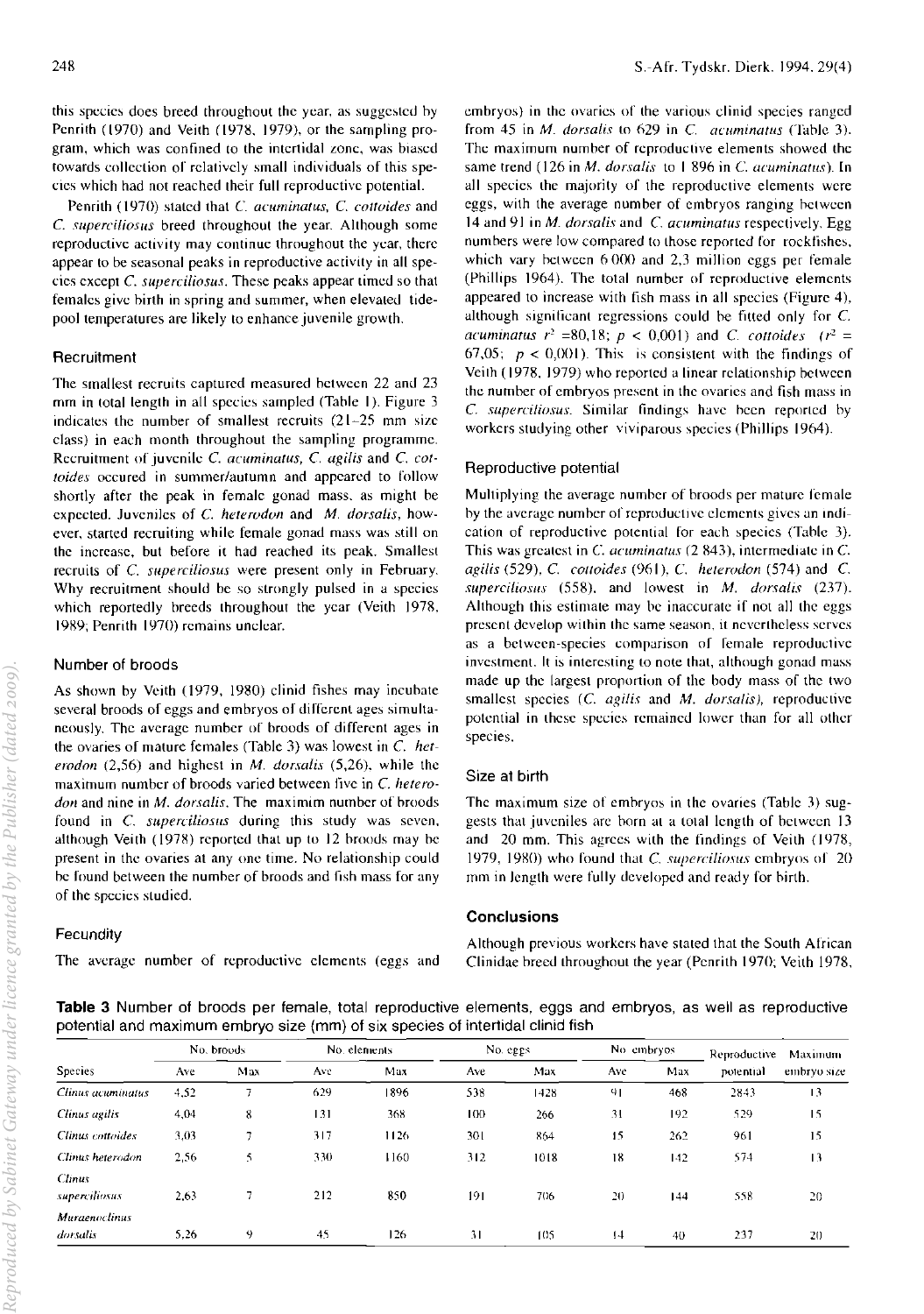

Figure 3 The number of smallest recruits (21-25 mm size class) of each of six species of intertidal clinids caught throughout the year.

1979), this study indicated that seasonal peaks in reproductive activity occur in five of the six species examined. Males reached a peak in gonad mass in autumn and winter. Aflcr a gestation period of 4-6 months this was followed hy a peak in female gonad mass and subsequently recruitment of juveniles of approximatety 20 mm total length into the population in summer and autumn. At this time of year tidepool temperatures are elevated (Huggett & Griffiths 1986), wave action is at a minimum and tidepools are covered in seasonal growth of green algae such as Ulva spp. (McQuaid, Branch & Crowe 1985), which provide cover for recruits (pers. obs.) as well as for numerous small prey organisms such as amphipods and isopods. which form the major prey types for all species of clinids (Bennett, Griffiths & Penrith 1983).

The exception to the above pattern is C. superciliosus. which has been reported to breed throughout the year (Penrith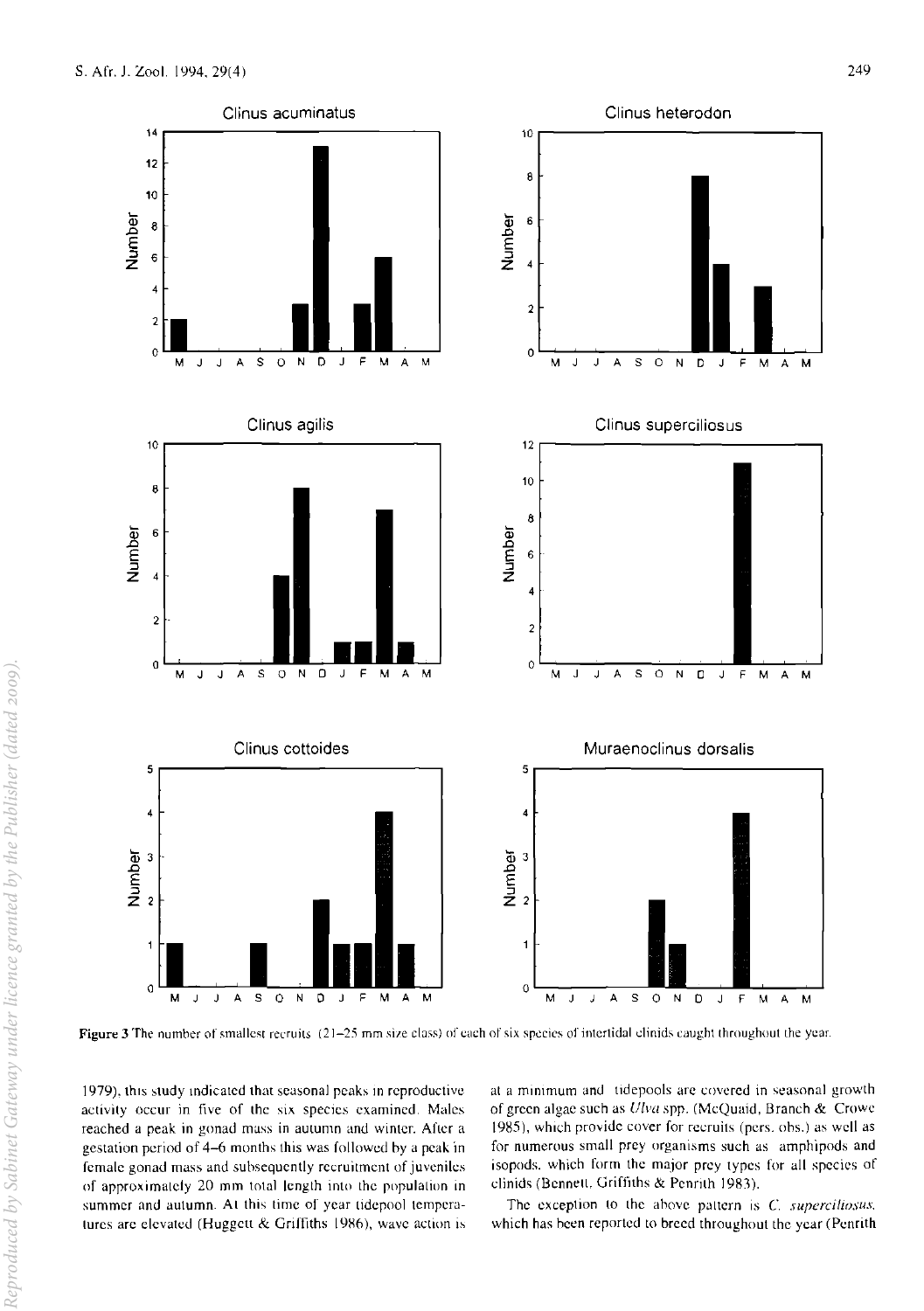

Figure 4 The total number or reproductive elements, including both eggs and embryos, as a function of total body mass for six species of intertidal clinids.

1970, Veith 1978, 1979). The present study found no seasonal increase in breeding activity, although smallest recruits were found to occur in February only. The reasons for recruitment being so markedly seasonal in a species which breeds all year round remain obscure.

While viviparity greatly enhances the survival of juvenile stages, it has certain restrictions, the most important of which is the reduced number of reproductive elements that a female can produce at any one time (Wourms & Lombardi 1992). Superembryonation enables fish to produce a greater number of embryos over a protracted period. It has been noted (Table 3) that the smaller the species, the fewer reproductive elements it has. This is particularly noticeable in  $M$ . dorsalis. Although the number of broods is greater in this species, its